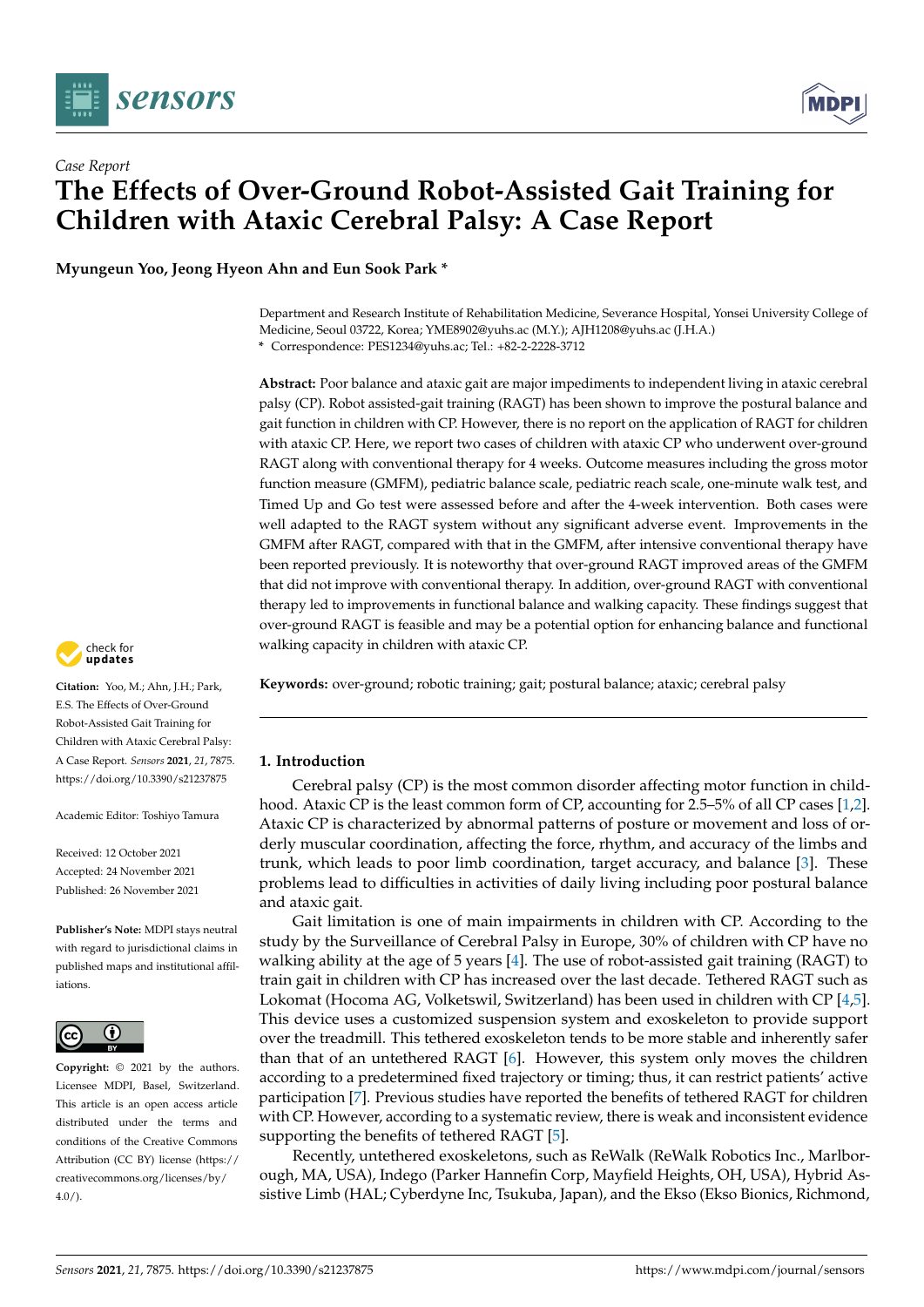CA, USA), have been used for RAGT in patients with spinal cord injury or stroke [\[8](#page-7-3)[–10\]](#page-7-4). Untethered exoskeletons are wearable, articulated suits with self-contained power sources and control algorithms that lead to a significant reduction in physical constraints on the patients, allowing them to move freely [\[6,](#page-7-1)[11\]](#page-7-5). This system permits over-ground gait training. Alias et al. reported that over-ground training with exoskeletal support can potentially improve outcomes because its biomechanics are similar to that of the natural gait, and it assists patients with their daily routine [\[11\]](#page-7-5).

Angel Legs M (ANGEL ROBOTICS Co., Ltd., Seoul, Korea) is an untethered wearable robot system with actuators in both the hip and knee joints. A previous study reported that the use of this robotic system was feasible and had the potential to enhance the gross motor function and walking capacity of children with spastic CP [\[12\]](#page-7-6). To the best of our knowledge, no study has reported the feasibility and benefits of untethered RAGT for children with ataxic CP. Here, we report the changes in gross motor function and postural balance in two children with ataxic CP after over-ground RAGT, which was well tolerated. This report may facilitate the use of this system for children with ataxic CP.

#### **2. Case Description and Methods**

*2.1. Case Description*

2.1.1. Case 1

An 11-year-old girl reported to our clinic at the age of 2 years and presented with overall hypotonia and developmental delay. Brain MRI findings revealed cerebellar atrophy. At the age of 2 years, she could sit without arm support and cruise along the furniture but could not walk independently. She received physical and occupational therapies. At 26 months old, she could walk independently at a slow pace under protective supervision. After she turned 7 years old, she was admitted to our clinic once or twice per year for a 4-week intensive physical therapy. As a result, the child had been hospitalized six times from 7 to 11 years old. The gross motor function measure (GMFM) was scored before and after each intensive therapy. Changes in GMFM during the last three hospitalizations are shown in Table [1.](#page-1-0) During the 4th and 5th admissions, there were no changes in dimension D. According to a previous study, the minimal clinically important differences (MCIDs) for GMFM scores were reported [\[13\]](#page-7-7). This case showed MCIDs in dimension D in the 3rd admission and in dimension E in all the three admissions. In addition, the total scores of GMFM during the 3rd and 4th admissions showed MCIDs. This patient received the over-ground RAGT along with conventional therapy during the 6th admission.

<span id="page-1-0"></span>**Table 1.** Changes in GMFM during the 3rd to 5th admissions for case 1.

|                         |      | GMFM-88 (%) * |       |       |       |
|-------------------------|------|---------------|-------|-------|-------|
|                         |      | C             | D     | Е     | Total |
| 3rd admission           | Pre  | 97.62         | 79.49 | 41.67 | 83.76 |
| (8 July 2019)           | Post | 97.62         | 84.62 | 55.56 | 87.56 |
| 4th admission           | Pre  | 100           | 79.49 | 59.72 | 87.84 |
| $(21$ February $2020$ ) | Post | 100           | 79.49 | 73.61 | 90.62 |
| 5th admission           | Pre  | 100           | 79.49 | 73.61 | 90.62 |
| (12 January 2021)       | Post | 100           | 79.49 | 77.78 | 91.45 |

\* The GMFM (gross motor function measure); C, D, and E represent dimensions of GMFM. C, crawling and kneeling; D, standing; E, walking, running, and jumping.

# 2.1.2. Case 2

A 12-year-old girl visited our clinic at the age of 3 years due to developmental delay, and she presented with overall hypotonia; she could not walk or stand independently. The developmental ages based on the Denver developmental screening tests were 12 months for the gross motor domain, 24 months for the fine motor and adaptive and personal–social domains, and 30 months for the language domain. A brain MRI finding revealed cerebellar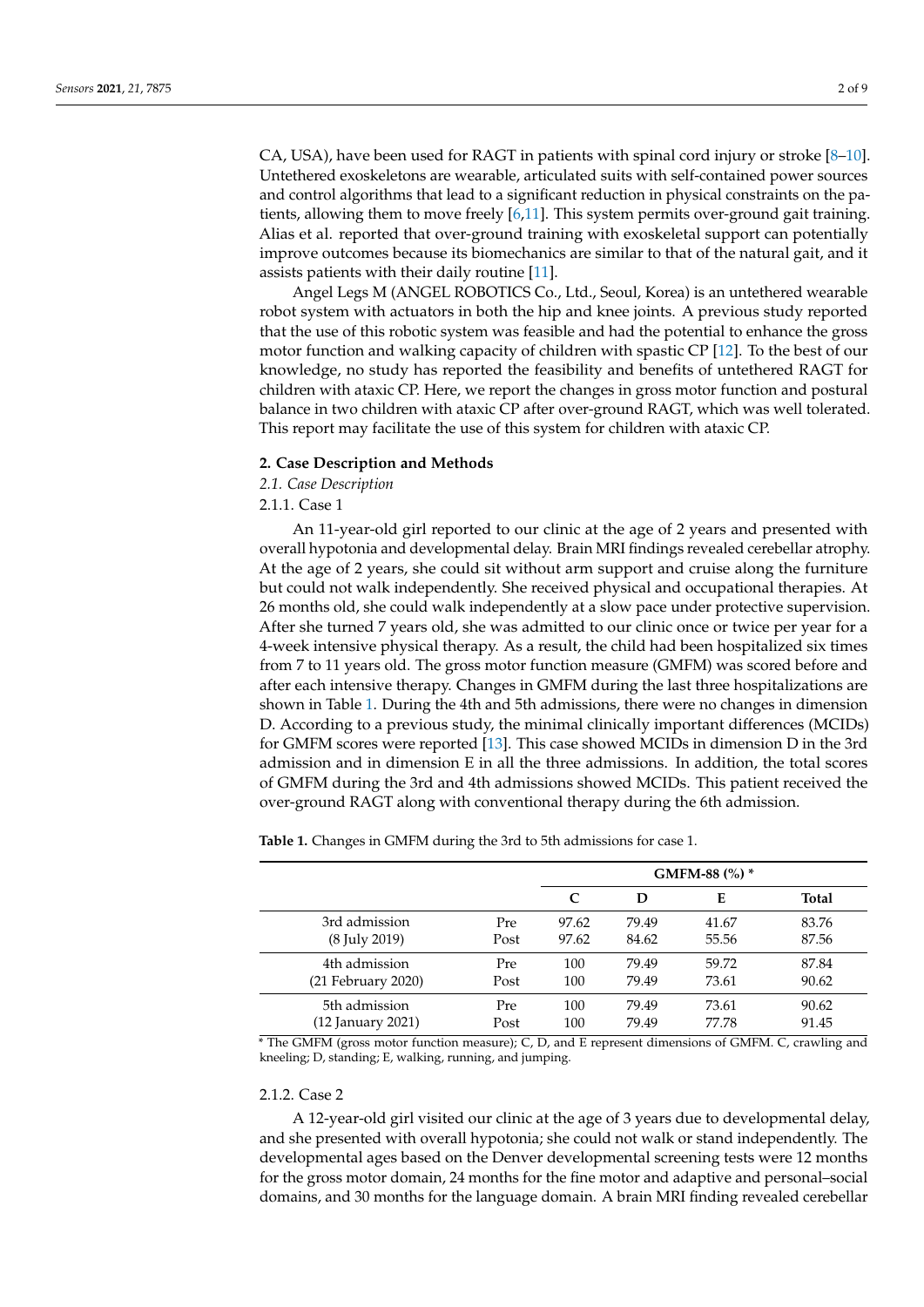atrophy. To undergo and receive intensive therapy, she was admitted to our clinic once or twice per year. Consequently, she was hospitalized 12 times and received intensive physical and occupational therapies for 4 weeks. Changes in GMFM with inpatient intensive therapy are shown in Table [2.](#page-2-0) There were no MCIDs in changes in dimensions D and E and total scores over the 9th–11th admissions. During the 12th admission, she underwent overground RAGT along with conventional therapy.

<span id="page-2-0"></span>**Table 2.** Changes in GMFM during the 9th to 11th admissions for case 2.

|                   |            | GMFM-88 (%) * |       |       |       |
|-------------------|------------|---------------|-------|-------|-------|
|                   |            | C             | D     | Е     | Total |
| 9th admission     | <b>Pre</b> | 92.86         | 79.49 | 58.33 | 86.14 |
| (14 August 2020)  | Post       | 92.86         | 79.49 | 59.72 | 86.41 |
| 10th admission    | <b>Pre</b> | 92.86         | 79.49 | 62.50 | 86.97 |
| (7 December 2020) | Post       | 92.86         | 79.49 | 62.50 | 86.97 |
| 11th admission    | Pre        | 97.62         | 87.18 | 50.00 | 86.96 |
| (8 March 2021)    | Post       | 97.62         | 87.18 | 50.00 | 86.96 |

\* The GMFM (gross motor function measure); C, D, and E represent dimensions of GMFM. C, crawling and kneeling; D, standing; E, walking, running, and jumping.

#### *2.2. Methods*

# 2.2.1. Training Program

For the over-ground RAGT, we used Angel Legs M20, the untethered wearable torqueassisting exoskeleton robot, which assists joint torque generation according to the gait phase that is automatically detected by the ground contact sensors beneath the soles (Figure [1e](#page-3-0)). The joint actuators (Figure [1i](#page-3-0),j) can generate both flexion and extension torque at the hip and knee joints. The actuators are controlled by a computer in a backpack (Figure [1h](#page-3-0)), such that the whole-body weight is partially supported during the stance phase by applying an extension torque at the hip and knee joints, and the weight of the leg is supported during the swing phase by applying a flexion torque at the hip and knee joints. To determine the appropriate amount of assistive joint torque, a spring-loaded inverted pendulum model of gait dynamics is used. The ankle joints are not actuated [\[12\]](#page-7-6) but are mechanically limited to prevent hyper-dorsi/plantar flexion. The actuator modules consist of brushless directcurrent motors (70 W, EC45-C45 a Maxon motor Ltd., Sachseln, Switzerland), customized gear sets, and sensors for measuring the motor angular position and the absolute angle of the human joint. The maximum magnitude of an assistive torque is approximately 18 Nm in a continuous assistance condition.

Over-ground RAGT was performed for 20 sessions (30 min per session, five sessions per week) as performed in a previous study [\[12\]](#page-7-6). All training was conducted by a physical therapist with over 10 years of experience in CP rehabilitation. The patients underwent the RAGT without using a walking aid. The same duration and intensity of physical therapy and occupational therapy, as provided during previous admissions, were provided during the over-ground RAGT period.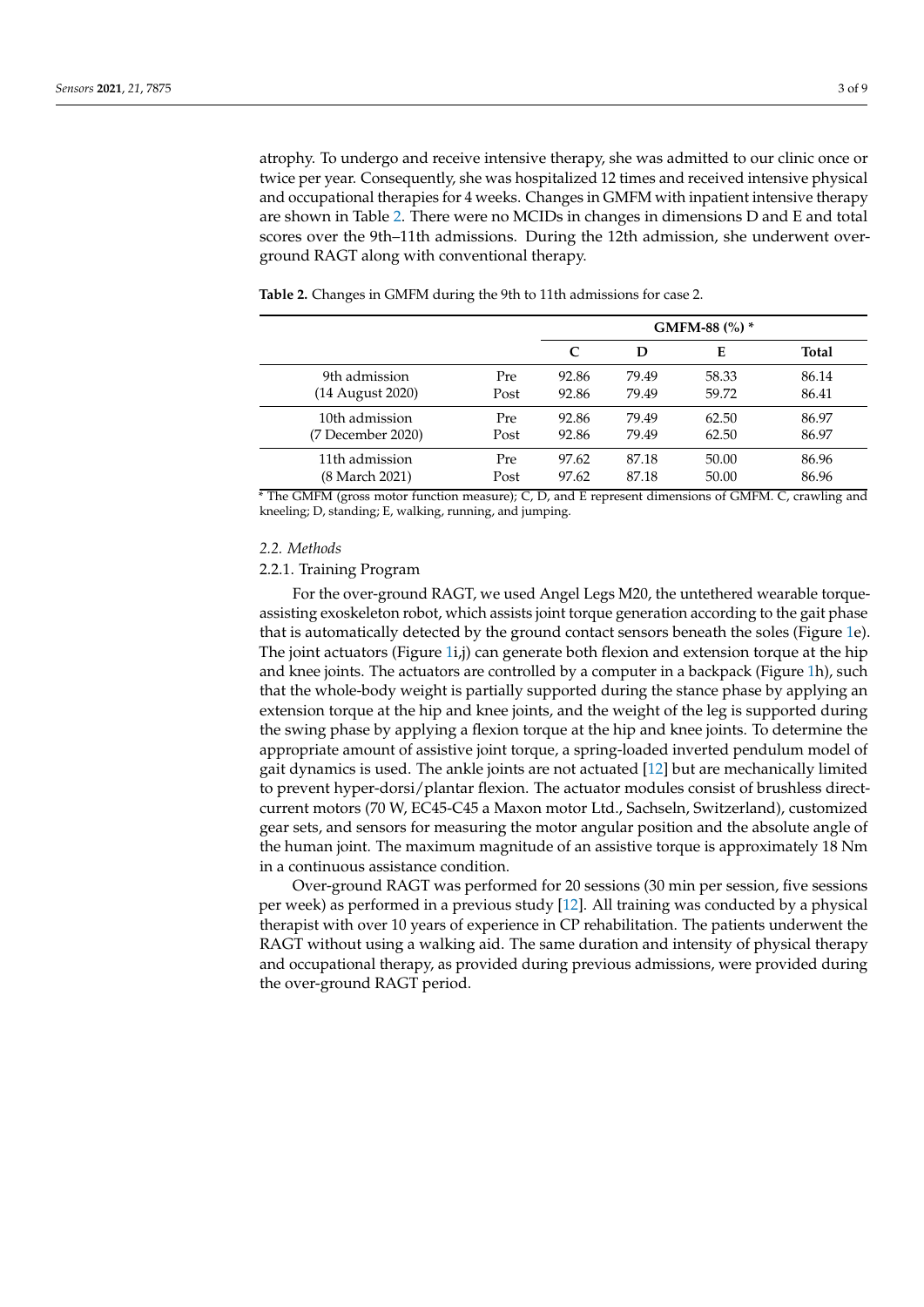<span id="page-3-0"></span>

Figure 1. Untethered exoskeleton used in this study. (a) shoulder strap, (b) back strap, (c) thigh band, (d) calf band, (e) outsole, (f) battery cover, (g) handles held by an assistant to prevent side-to-side sway and assist weight-shift during training, (h) tablet used to control the starting or stopping of the robot, (i) actuator for the hip joint, (j) actuator for the knee knee joint, (**k**) ankle band. joint, (**k**) ankle band.

## 2.2.2. Outcome Measures 2.2.2. Outcome Measures

The clinical assessments were performed before and after the RAGT. The GMFM, The clinical assessments were performed before and after the RAGT. The GMFM, Pediatric Balance scale (PBS), Pediatric Reach Test (PRT), 1 Minute Walk Test (1MWT), Pediatric Balance scale (PBS), Pediatric Reach Test (PRT), 1 Minute Walk Test (1MWT), and and Timed Up and Go (TUG) test were assessed as therapeutic outcome measures. Timed Up and Go (TUG) test were assessed as therapeutic outcome measures.

The GMFM is a standardized outcome measure of gross motor function and widely The GMFM is a standardized outcome measure of gross motor function and widely used to assess the changes in gross motor function over time in children with CP [14]. It used to assess the changes in gross motor function over time in children with CP [\[14\]](#page-7-8). It consists of five dimensions (A, lying and rolling; B, sitting; C, crawling and kneeling; D, consists of five dimensions (A, lying and rolling; B, sitting; C, crawling and kneeling; D, standing; and E, walking, running, and jumping). The sum of the items of each dimension standing; and E, walking, running, and jumping). The sum of the items of each dimension is recorded as a percentage [14]. is recorded as a percentage [\[14\]](#page-7-8).

The PBS is derived from the Berg Balance Scales for assessing postural control in children. PBS is a useful tool to assess the functional balance of children with CP, which can be used reliably in clinical practice to indicate the motor impairment level, from mild moderate impairment, of children with CP [15]. The PBS score is an aggregation of the to moderate impairment, of children with CP [\[15\]](#page-7-9). The PBS score is an aggregation of the scores of 14 tasks and can range from 0 to 56. Higher scores indicate better postural control. The children were evaluated following the sequence proposed by the scale [\[15\]](#page-7-9).

The PRT is a simple, valid, and reliable measure to assess balance by measuring the The PRT is a simple, valid, and reliable measure to assess balance by measuring the distance a child could reach forward, to the right, and to the left in both sitting and standing<br> positions  $[16,17]$  $[16,17]$ .

The TUG test measures the time, in seconds, taken by an individual to stand up from The TUG test measures the time, in seconds, taken by an individual to stand up from a standard armchair and walk a distance of 3 m, turn, walk back to the chair, and sit down a standard armchair and walk a distance of 3 m, turn, walk back to the chair, and sit down again. It is a reliable and practical screening tool that measures basic functional mobility again. It is a reliable and practical screening tool that measures basic functional mobility and balance  $[18-20]$  $[18-20]$ .

physiotherapist instructs the child to walk as fast as possible around a 40 m circular track iotherapist instructs the child to walk as fast as possible around a 40 m circular track over over a period of 1 min; running is not allowed. If a child falls or needed to take a break a period of 1 min; running is not allowed. If a children is not allowed. If a child fall falls or needed to take during the 1MWT, the measurement is considered incomplete [\[21\]](#page-7-14). It is considered as a The 1MWT is a valid and reliable tool used for children with CP. In this test, a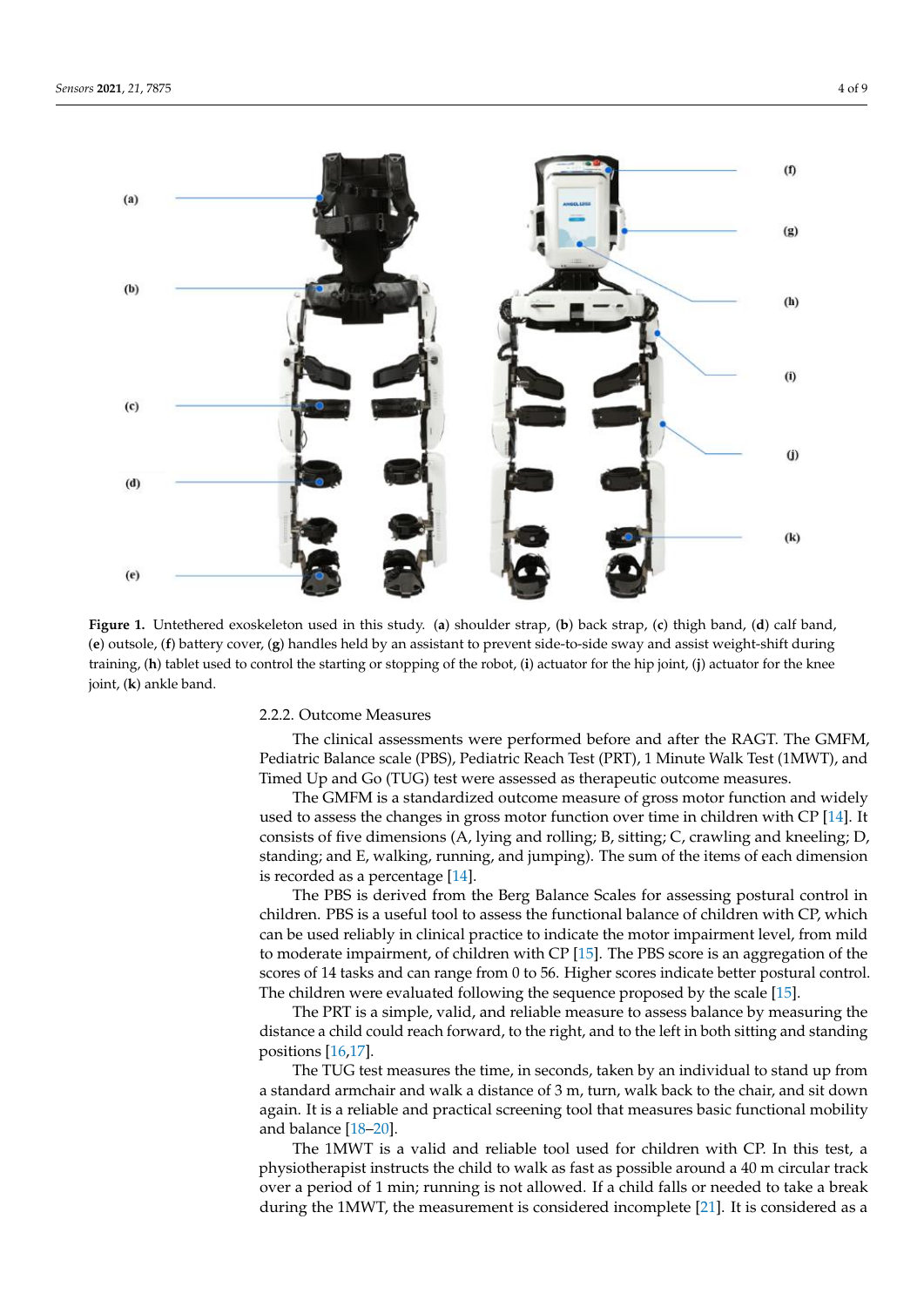test that represents everyday walking capacity more precisely than other tests in patients with CP patients by assessing how fast they can move [\[21\]](#page-7-14).

## **3. Results**

There were no major adverse events or safety issues during the over-ground RAGT, and both children were well adapted to the training without any complaints.

The changes that occurred after the RAGT are shown in Table [3.](#page-4-0) Both cases showed MCIDs in dimensions D and E and total scores of GMFM [\[13\]](#page-7-7).

|        |      | GMFM-88 (%) * |     |       |       |       |              |
|--------|------|---------------|-----|-------|-------|-------|--------------|
|        |      | A             | B   | C     | D     | E     | <b>Total</b> |
| case 1 | Pre  | 100           | 100 | 100   | 79.49 | 77.78 | 91.45        |
|        | Post | 100           | 100 | 100   | 92.31 | 80.56 | 94.57        |
| case 2 | Pre  | 100           | 100 | 97.62 | 87.18 | 51.39 | 87.24        |
|        | Post | 100           | 100 | 100   | 89.74 | 54.17 | 88.78        |

<span id="page-4-0"></span>**Table 3.** Changes in GMFM after RAGT intervention.

\* The GMFM (gross motor function measure); A, lying and rolling; B, sitting; C, crawling and kneeling; D, standing; E, walking, running, and jumping.

Postural balance, measured using the PRT and PBS, also improved after the RAGT (Table [4\)](#page-4-1). The MCIDs in the PBS for children with CP was reported in a previous study [\[22\]](#page-7-15). Both cases showed MCIDs in the PBS. There has not yet been reports on MCIDs in PRT; minimal detectable change (MDC) for PRT was reported as 46.5 cm in a previous study [\[17\]](#page-7-11). Case 1, but not case 2, showed an MDC in PRT, and the changes in PRT in case 2 was approaching the MDC.

**Case 1 Case 2** PBS Pre  $\begin{array}{ccc} \text{Pre} & 35 & 35 \\ \text{Post} & & 45 & 42 \\ \end{array}$ Post 45 42 PRT in standing Forward reach (cm)  $\begin{array}{ccc}\n\text{Pre} & 21 & 13 \\
\text{Post} & 35 & 25\n\end{array}$ Post 35 25 Right reach (cm) Pre 8 8 8 8 15 Post 24 15 Left reach (cm) Pre  $\begin{array}{ccc} Pre & 10 & 12 \\ Post & 26 & 14 \end{array}$ Post 26 14 PRT in sitting Forward reach (cm) Re 36 21 21 34 234 234 234 234 25 21 22 34 Post 42 34 Right reach (cm) Pre  $\begin{array}{ccc} Pre & 16 & 13 \\ Post & 32 & 20 \end{array}$ Post 32 20 Left reach (cm)  $\begin{array}{ccc}\n\text{Pre} & 21 & 17 \\
\text{Post} & 35 & 20\n\end{array}$ Post 35 20 PRT total (cm) Pre  $P$  and  $P$  and  $P$  and  $P$  and  $P$  and  $P$  and  $P$  and  $P$  and  $P$  and  $P$  and  $P$  and  $P$  and  $P$  and  $P$  and  $P$  and  $P$  and  $P$  and  $P$  and  $P$  and  $P$  and  $P$  and  $P$  and  $P$  and  $P$  and  $P$  and  $P$ Post 194 128

<span id="page-4-1"></span>**Table 4.** Changes in PBS and PRT after RAGT.

PBS, Pediatric Balance Scale; PRT, Pediatric Reach Test.

The changes in 1MWT and TUG tests are shown in Table [5.](#page-5-0) MCIDs in 1MWT and TUG tests in children with CP were reported in a previous study [\[20\]](#page-7-13). Both cases showed MCIDs in the 1MWT and TUG tests.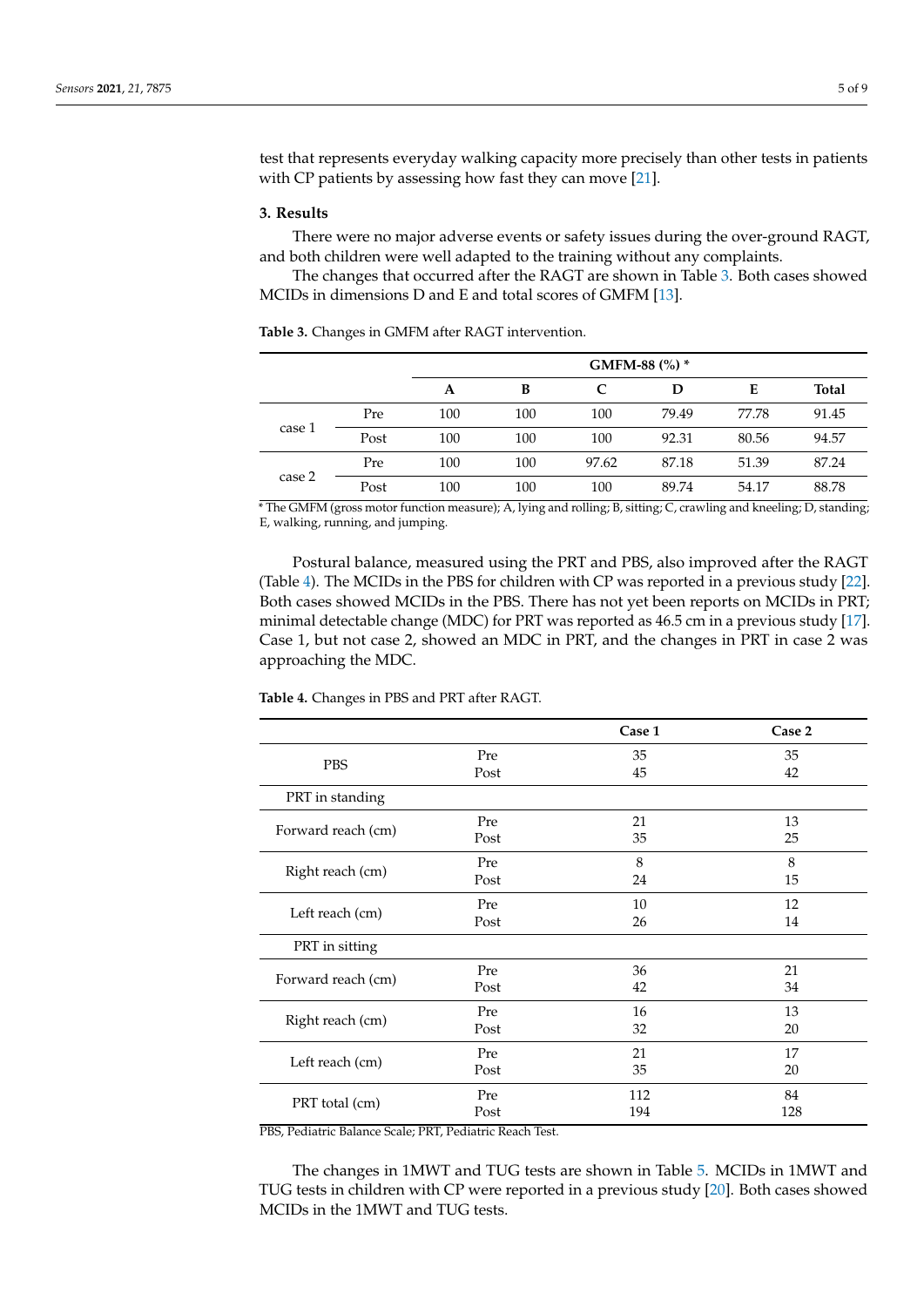|                                                                                                                                                                                                                                                                                                                                                                                                                                                             |                                                     | Case 1 | Case 2 |
|-------------------------------------------------------------------------------------------------------------------------------------------------------------------------------------------------------------------------------------------------------------------------------------------------------------------------------------------------------------------------------------------------------------------------------------------------------------|-----------------------------------------------------|--------|--------|
|                                                                                                                                                                                                                                                                                                                                                                                                                                                             | Pre                                                 | 46.16  | 10.10  |
| 1MWT (meter)                                                                                                                                                                                                                                                                                                                                                                                                                                                | Post                                                | 61.06  | 21.30  |
| TUG test (s)                                                                                                                                                                                                                                                                                                                                                                                                                                                | Pre                                                 | 25.42  | 39.95  |
|                                                                                                                                                                                                                                                                                                                                                                                                                                                             | Post                                                | 19.58  | 24.51  |
| $\mathcal{L}(\mathcal{L}(\mathcal{L}(\mathcal{L}(\mathcal{L}(\mathcal{L}(\mathcal{L}(\mathcal{L}(\mathcal{L}(\mathcal{L}(\mathcal{L}(\mathcal{L}(\mathcal{L}(\mathcal{L}(\mathcal{L}(\mathcal{L}(\mathcal{L}(\mathcal{L}(\mathcal{L}(\mathcal{L}(\mathcal{L}(\mathcal{L}(\mathcal{L}(\mathcal{L}(\mathcal{L}(\mathcal{L}(\mathcal{L}(\mathcal{L}(\mathcal{L}(\mathcal{L}(\mathcal{L}(\mathcal{L}(\mathcal{L}(\mathcal{L}(\mathcal{L}(\mathcal{L}(\mathcal{$ | $\rightarrow$ $\rightarrow$ $\rightarrow$<br>$\sim$ |        |        |

<span id="page-5-0"></span>**Table 5.** Changes in one-minute walk test and Timed Up and Go test after RAGT.

1MWT, 1 Minute Walk Test; TUG, Timed Up and Go.

## **4. Discussion**

RAGT with an untethered exoskeleton is an emerging field; thus, only a few trials of RAGT with an untethered exoskeleton have been conducted as case reports or single arm studies, showing improvements in the walking ability, gross motor function, and balance in patients with CP [\[12](#page-7-6)[,23](#page-7-16)[–25\]](#page-7-17). In addition, there is a cross-over randomized controlled study showing the changes in gait kinematics and kinetics, which occurred after only 5 min of RAGT with untethered exoskeleton [\[26\]](#page-7-18).

The application of RAGT in children with ataxic CP has rarely been reported. Among the motor types of CP, the incidence of ataxic CP is very low [\[1,](#page-6-0)[2\]](#page-6-1), and even in populationbased studies, the number of cases is very small. Therefore, the proportion of children with ataxic CP who have the ability to walk is varied across studies. According to a previous study, 10% of children with ataxic CP cannot walk [\[4\]](#page-6-3), while 100% children walked with or without a walking aid in other studies [\[1,](#page-6-0)[2\]](#page-6-1). Children with ataxic CP who can walk require constant close supervision to prevent unexpected falls due to poor walking balance. Poor walking balance is one of the major obstacles to independent living in children with ataxic CP.

In previous studies, the over-ground RAGT with a wearable robot system has been used in the treatment of patients with spinocerebellar ataxia [\[27](#page-7-19)[,28\]](#page-7-20). They found that these patients could walk more smoothly with an increased harmonic ratio while walking with the wearable robot system than without the system. In addition, other studies have demonstrated improvements in gait function and postural balance after weeks of RAGT with the wearable robot system in patients with spinocerebellar ataxia [\[29](#page-7-21)[,30\]](#page-7-22). These findings suggest the potential benefit of over-ground RAGT for patients with ataxia. The present study also demonstrated MCID (or MDC) in the PBS, PRT, 1MWT, and TUG tests after over-ground RAGT in children with ataxic CP. These improvements in postural balance and walking capacity in our study are consistent with that observed in previous studies. Unexpected frequent falls represent a major obstacle that prevent children with ataxic CP from walking and living independently. These improvements suggest that RAGT may be a hopeful therapeutic option for children with ataxia. However, both previous studies and this study are case studies; thus, the effectiveness of over-ground RAGT over conventional therapy remains uncertain. Further study is therefore warranted to address this uncertainty. Both tethered and untethered RAGT have demonstrated some improvements in walking ability, gross motor function, and postural balance [\[12](#page-7-6)[,23–](#page-7-16)[25](#page-7-17)[,31](#page-8-0)[–33\]](#page-8-1). However, the evidence to support the benefits of both tethered and untethered RAGT for children with CP is still weak. Moreover, there are few studies on the effect of either tethered or untethered RAGT for children with ataxic CP. The untethered RAGT provides task-specific over-ground training with the most freedom and realistic walking experience and assists patients with their daily routine [\[12\]](#page-7-6). Therefore, this robotic system may be more beneficial for enhancing the postural balance and walking capacity. To the best of our knowledge, no study has investigated the efficacy of untethered RAGT, compared with tethered RAGT, in children with CP. Further studies should clarify whether untethered RAGT is better than tethered RAGT for enhancing the postural balance and walking capacity.

In this study, the same intensity and duration of physical and occupational therapies were provided during all of the hospitalizations of the patients. Thus, comparing the changes in GMFM with RAGT during the last admission with the changes in GMFM with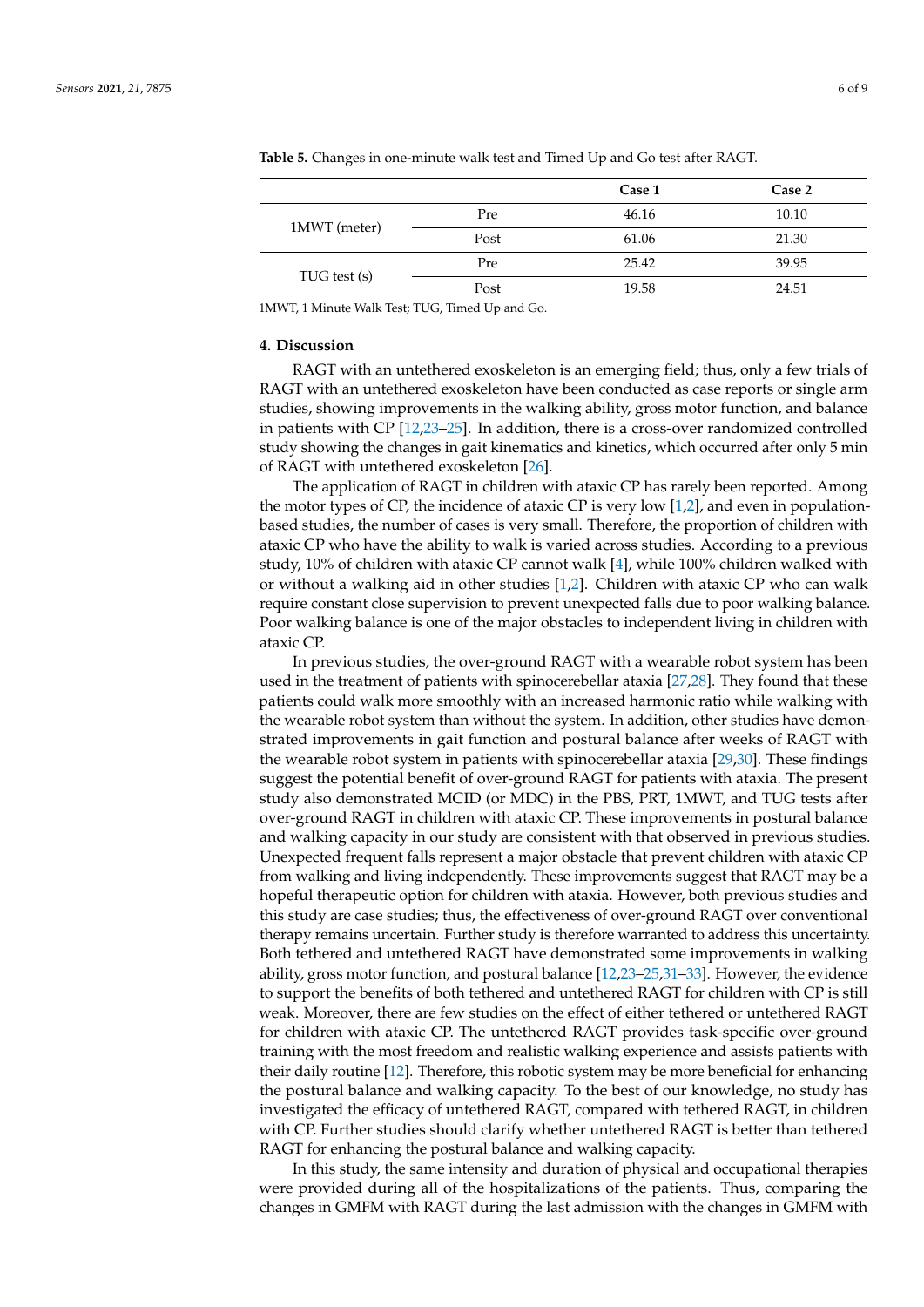conventional therapy during previous admissions may reveal the benefits of RAGT over conventional therapy. In this study, case 1 showed MCIDs in dimensions D and E with both RAGT and conventional therapy only, while case 2 showed MCIDs with only RAGT. The scores of dimension D in case 1, which were stable over the 4th and 5th admission periods, changed remarkably with over-ground RAGT during the 6th admission. In case 2, the scores of dimensions D and E and total GMFM showed no further improvements during the last three hospitalizations, but the over-ground RAGT resulted in MCIDs in those scores. The improvements observed after over-ground RAGT in areas of the GMFM that did not improve during previous admissions support the potential benefits of over-ground RAGT on gross motor function in these children.

This case study has some limitations. Both patients underwent both conventional therapy and over-ground RAGT; thus, without a control group, it is unclear the extent to which over-ground RAGT contributed to the improvement observed in our cases. Further studies should include a control group. Since the prevalence of ataxic CP is very low, it is very difficult to obtain a sufficient number of children with ataxic CP for studies with high levels of evidence. Cross-over randomized controlled studies may be helpful to verify the effect of over-ground RAGT in these children. The robotic system used in this study provided the patients with freedom and realistic walking experience as reported in a previous study  $[6]$ ; thus, we consider that this system could be better than tethered RAGT, especially for children with ataxic CP. Comparison of the effects of tethered and untethered RAGT on function and balance, which can be investigated in future studies, will be valuable and interesting to clinicians involved in the management of such children.

#### **5. Conclusions**

To the best of our knowledge, this is the first study to demonstrate the feasibility and benefits of over-ground RAGT in children with ataxic CP. Good adaptability to over-ground RAGT without major adverse events or safety issues suggests the feasibility of over-ground RAGT in children with ataxic CP. In addition, it is worth noting that over-ground RAGT can improve areas of the GMFM that do not improve with conventional therapies.

**Author Contributions:** Conceptualization, M.Y. and E.S.P.; methodology, E.S.P.; investigation, M.Y. and J.H.A.; writing—original draft preparation, M.Y.; writing—review and editing, M.Y. and E.S.P. All authors have read and agreed to the published version of the manuscript.

**Funding:** This research received no external funding.

**Institutional Review Board Statement:** This study was conducted according to the guidelines of the Declaration of Helsinki and approved by the Institutional Review Board and Ethics Committee of the Severance Hospital (#4-2021-1144).

**Informed Consent Statement:** Informed consent was obtained from all subjects involved in the study. Written informed consent has been obtained from the patients to publish this paper.

**Data Availability Statement:** The data presented in this study are available on request from the corresponding author. The data are not publicly available due to reasons concerning privacy of the participants.

**Conflicts of Interest:** The authors declare no conflict of interest.

## **References**

- <span id="page-6-0"></span>1. Howard, J.; Soo, B.; Graham, H.K.; Boyd, R.N.; Reid, S.; Lanigan, A.; Wolfe, R.; Reddihough, D.S. Cerebral palsy in Victoria: Motor types, topography and gross motor function. *J. Paediatr. Child Health* **2005**, *41*, 479–483. [\[CrossRef\]](http://doi.org/10.1111/j.1440-1754.2005.00687.x) [\[PubMed\]](http://www.ncbi.nlm.nih.gov/pubmed/16150063)
- <span id="page-6-1"></span>2. Andersen, G.L.; Romundstad, P.; Cruz, J.D.L.; Himmelmann, K.; Sellier, E.; Cans, C.; Kurinczuk, J.J.; Vik, T. Cerebral palsy among children born moderately preterm or at moderately low birthweight between 1980 and 1998: A European register-based study. *Dev. Med. Child Neurol.* **2011**, *53*, 913–919. [\[CrossRef\]](http://doi.org/10.1111/j.1469-8749.2011.04079.x) [\[PubMed\]](http://www.ncbi.nlm.nih.gov/pubmed/21838820)
- <span id="page-6-2"></span>3. Sanger, T.D.; Delgado, M.R.; Gaebler-Spira, D.; Hallett, M.; Mink, J.W. Classification and definition of disorders causing hypertonia in childhood. *Pediatrics* **2003**, *111*, e89–e97. [\[CrossRef\]](http://doi.org/10.1542/peds.111.1.e89) [\[PubMed\]](http://www.ncbi.nlm.nih.gov/pubmed/12509602)
- <span id="page-6-3"></span>4. Beckung, E.; Hagberg, G.; Uldall, P.; Cans, C. Probability of walking in children with cerebral palsy in Europe. *Pediatrics* **2008**, *121*, e187–e192. [\[CrossRef\]](http://doi.org/10.1542/peds.2007-0068)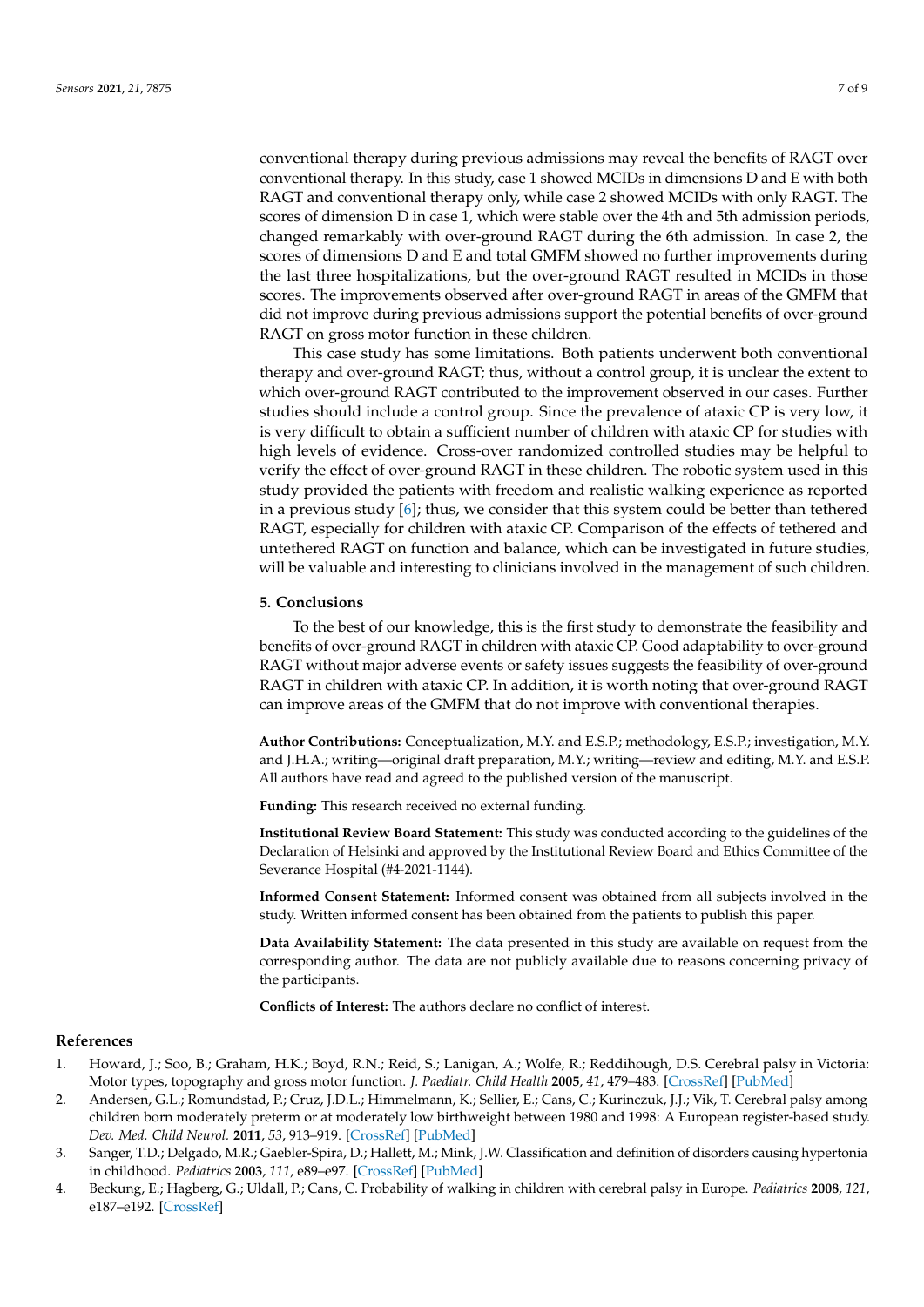- <span id="page-7-0"></span>5. Lefmann, S.; Russo, R.; Hillier, S. The effectiveness of robotic-assisted gait training for paediatric gait disorders: Systematic review. *J. Neuroeng. Rehabil.* **2017**, *14*, 1–10. [\[CrossRef\]](http://doi.org/10.1186/s12984-016-0214-x)
- <span id="page-7-1"></span>6. Esquenazi, A.; Talaty, M. Robotics for lower limb rehabilitation. *Phys. Med. Rehabil. Clin.* **2019**, *30*, 385–397. [\[CrossRef\]](http://doi.org/10.1016/j.pmr.2018.12.012)
- <span id="page-7-2"></span>7. Israel, J.F.; Campbell, D.D.; Kahn, J.H.; Hornby, T.G. Metabolic costs and muscle activity patterns during robotic-and therapistassisted treadmill walking in individuals with incomplete spinal cord injury. *Phys. Ther.* **2006**, *86*, 1466–1478. [\[CrossRef\]](http://doi.org/10.2522/ptj.20050266)
- <span id="page-7-3"></span>8. Wall, A.; Borg, J.; Palmcrantz, S. Clinical application of the Hybrid Assistive Limb (HAL) for gait training—A systematic review. *Front. Syst. Neurosci.* **2015**, *9*, 48. [\[CrossRef\]](http://doi.org/10.3389/fnsys.2015.00048)
- 9. Kressler, J.; Thomas, C.K.; Field-Fote, E.C.; Sanchez, J.; Widerström-Noga, E.; Cilien, D.C.; Gant, K.; Ginnety, K.; Gonzalez, H.; Martinez, A. Understanding therapeutic benefits of overground bionic ambulation: Exploratory case series in persons with chronic, complete spinal cord injury. *Arch. Phys. Med. Rehabil.* **2014**, *95*, 1878–1887.e1874. [\[CrossRef\]](http://doi.org/10.1016/j.apmr.2014.04.026)
- <span id="page-7-4"></span>10. Nilsson, A.; Vreede, K.S.; Häglund, V.; Kawamoto, H.; Sankai, Y.; Borg, J. Gait training early after stroke with a new exoskeleton– the hybrid assistive limb: A study of safety and feasibility. *J. Neuroeng. Rehabil.* **2014**, *11*, 1–11. [\[CrossRef\]](http://doi.org/10.1186/1743-0003-11-92)
- <span id="page-7-5"></span>11. Alias, N.A.; Huq, M.S.; Ibrahim, B.; Omar, R. The efficacy of state of the art overground gait rehabilitation robotics: A bird's eye view. *Procedia Comput. Sci.* **2017**, *105*, 365–370. [\[CrossRef\]](http://doi.org/10.1016/j.procs.2017.01.235)
- <span id="page-7-6"></span>12. Kim, S.K.; Park, D.; Yoo, B.; Shim, D.; Choi, J.-O.; Choi, T.Y.; Park, E.S. Overground Robot-Assisted Gait Training for Pediatric Cerebral Palsy. *Sensors* **2021**, *21*, 2087. [\[CrossRef\]](http://doi.org/10.3390/s21062087) [\[PubMed\]](http://www.ncbi.nlm.nih.gov/pubmed/33809758)
- <span id="page-7-7"></span>13. Oeffinger, D.; Bagley, A.; Rogers, S.; Gorton, G.; Kryscio, R.; Abel, M.; Damiano, D.; Barnes, D.; Tylkowski, C. Outcome tools used for ambulatory children with cerebral palsy: Responsiveness and minimum clinically important differences. *Dev. Med. Child Neurol.* **2008**, *50*, 918–925. [\[CrossRef\]](http://doi.org/10.1111/j.1469-8749.2008.03150.x) [\[PubMed\]](http://www.ncbi.nlm.nih.gov/pubmed/19046185)
- <span id="page-7-8"></span>14. Russell, D.J.; Rosenbaum, P.L.; Cadman, D.T.; Gowland, C.; Hardy, S.; Jarvis, S. The gross motor function measure: A means to evaluate the effects of physical therapy. *Dev. Med. Child Neurol.* **1989**, *31*, 341–352. [\[CrossRef\]](http://doi.org/10.1111/j.1469-8749.1989.tb04003.x)
- <span id="page-7-9"></span>15. Pavao, S.L.; Barbosa, K.A.F.; de Oliveira Sato, T.; Rocha, N.A.C.F. Functional balance and gross motor function in children with cerebral palsy. *Res. Dev. Disabil.* **2014**, *35*, 2278–2283. [\[CrossRef\]](http://doi.org/10.1016/j.ridd.2014.05.024) [\[PubMed\]](http://www.ncbi.nlm.nih.gov/pubmed/24946267)
- <span id="page-7-10"></span>16. Bartlett, D.; Birmingham, T. Validity and reliability of a pediatric reach test. *Pediatric Phys. Ther.* **2003**, *15*, 84–92. [\[CrossRef\]](http://doi.org/10.1097/01.PEP.0000067885.63909.5C)
- <span id="page-7-11"></span>17. Randall, K.E.; Bartlett, D.J.; McCoy, S.W. Measuring postural stability in young children with cerebral palsy: A comparison of 2 instruments. *Pediatric Phys. Ther.* **2014**, *26*, 332–337. [\[CrossRef\]](http://doi.org/10.1097/PEP.0000000000000062)
- <span id="page-7-12"></span>18. Podsiadlo, D.; Richardson, S. The timed "Up & Go": A test of basic functional mobility for frail elderly persons. *J. Am. Geriatr. Soc.* **1991**, *39*, 142–148.
- 19. Nicolini-Panisson, R.D.A.; Donadio, M.V.F. Timed "Up & Go" test in children and adolescents. *Rev. Paul. Pediatr.* **2013**, *31*, 377–383. [\[PubMed\]](http://www.ncbi.nlm.nih.gov/pubmed/24142322)
- <span id="page-7-13"></span>20. Hassani, S.; Krzak, J.J.; Johnson, B.; Flanagan, A.; Gorton, G., III; Bagley, A.; Õunpuu, S.; Romness, M.; Tylkowski, C.; Oeffinger, D. One-Minute Walk and modified Timed Up and Go tests in children with cerebral palsy: Performance and minimum clinically important differences. *Dev. Med. Child Neurol.* **2014**, *56*, 482–489. [\[CrossRef\]](http://doi.org/10.1111/dmcn.12325)
- <span id="page-7-14"></span>21. Martakis, K.; Stark, C.; Rehberg, M.; Semler, O.; Duran, I.; Schoenau, E. One-minute walk test in children with cerebral palsy GMFCS level 1 and 2: Reference values to identify therapeutic effects after rehabilitation. *Dev. Neurorehabilit.* **2020**, *23*, 201–209. [\[CrossRef\]](http://doi.org/10.1080/17518423.2019.1625981)
- <span id="page-7-15"></span>22. Chen, C.-L.; Shen, I.-H.; Chen, C.-Y.; Wu, C.-Y.; Liu, W.-Y.; Chung, C.-Y. Validity, responsiveness, minimal detectable change, and minimal clinically important change of Pediatric Balance Scale in children with cerebral palsy. *Res. Dev. Disabil.* **2013**, *34*, 916–922. [\[CrossRef\]](http://doi.org/10.1016/j.ridd.2012.11.006)
- <span id="page-7-16"></span>23. Matsuda, M.; Iwasaki, N.; Mataki, Y.; Mutsuzaki, H.; Yoshikawa, K.; Takahashi, K.; Enomoto, K.; Sano, K.; Kubota, A.; Nakayama, T. Robot-assisted training using Hybrid Assistive Limb® for cerebral palsy. *Brain Dev.* **2018**, *40*, 642–648. [\[CrossRef\]](http://doi.org/10.1016/j.braindev.2018.04.004) [\[PubMed\]](http://www.ncbi.nlm.nih.gov/pubmed/29773349)
- 24. Nakagawa, S.; Mutsuzaki, H.; Mataki, Y.; Endo, Y.; Kamada, H.; Yamazaki, M. Improvement and sustainability of walking ability with hybrid assistive limb training in a patient with cerebral palsy after puberty: A case report. *J. Phys. Ther. Sci.* **2019**, *31*, 633–637. [\[CrossRef\]](http://doi.org/10.1589/jpts.31.633) [\[PubMed\]](http://www.ncbi.nlm.nih.gov/pubmed/31528000)
- <span id="page-7-17"></span>25. Ueno, T.; Watanabe, H.; Kawamoto, H.; Shimizu, Y.; Endo, A.; Shimizu, T.; Ishikawa, K.; Kadone, H.; Ohto, T.; Kamada, H. Feasibility and safety of Robot Suit HAL treatment for adolescents and adults with cerebral palsy. *J. Clin. Neurosci.* **2019**, *68*, 101–104. [\[CrossRef\]](http://doi.org/10.1016/j.jocn.2019.07.026)
- <span id="page-7-18"></span>26. Kawasaki, S.; Ohata, K.; Yoshida, T.; Yokoyama, A.; Yamada, S. Gait improvements by assisting hip movements with the robot in children with cerebral palsy: A pilot randomized controlled trial. *J. Neuroeng. Rehabil.* **2020**, *17*, 1–8. [\[CrossRef\]](http://doi.org/10.1186/s12984-020-00712-3) [\[PubMed\]](http://www.ncbi.nlm.nih.gov/pubmed/32620131)
- <span id="page-7-19"></span>27. Tsukahara, A.; Yoshida, K.; Matsushima, A.; Ajima, K.; Kuroda, C.; Mizukami, N.; Hashimoto, M. Evaluation of walking smoothness using wearable robotic system curara® for spinocerebellar degeneration patients. In Proceedings of the  $2017$ International Conference on Rehabilitation Robotics (ICORR), London, UK, 17–20 July 2017; pp. 1494–1499.
- <span id="page-7-20"></span>28. Tsukahara, A.; Yoshida, K.; Matsushima, A.; Ajima, K.; Kuroda, C.; Mizukami, N.; Hashimoto, M. Effects of gait support in patients with spinocerebellar degeneration by a wearable robot based on synchronization control. *J. Neuroeng. Rehabil.* **2018**, *15*, 1–12. [\[CrossRef\]](http://doi.org/10.1186/s12984-018-0425-4)
- <span id="page-7-21"></span>29. Matsushima, A.; Maruyama, Y.; Mizukami, N.; Tetsuya, M.; Hashimoto, M.; Yoshida, K. Gait training with a wearable curara<sup>®</sup> robot for cerebellar ataxia: A single-arm study. *Biomed. Eng. Online* **2021**, *20*, 90. [\[CrossRef\]](http://doi.org/10.1186/s12938-021-00929-w)
- <span id="page-7-22"></span>30. Kim, S.-H.; Han, J.-Y.; Song, M.-K.; Choi, I.-S.; Park, H.-K. Effectiveness of Robotic Exoskeleton-Assisted Gait Training in Spinocerebellar Ataxia: A Case Report. *Sensors* **2021**, *21*, 4874. [\[CrossRef\]](http://doi.org/10.3390/s21144874)